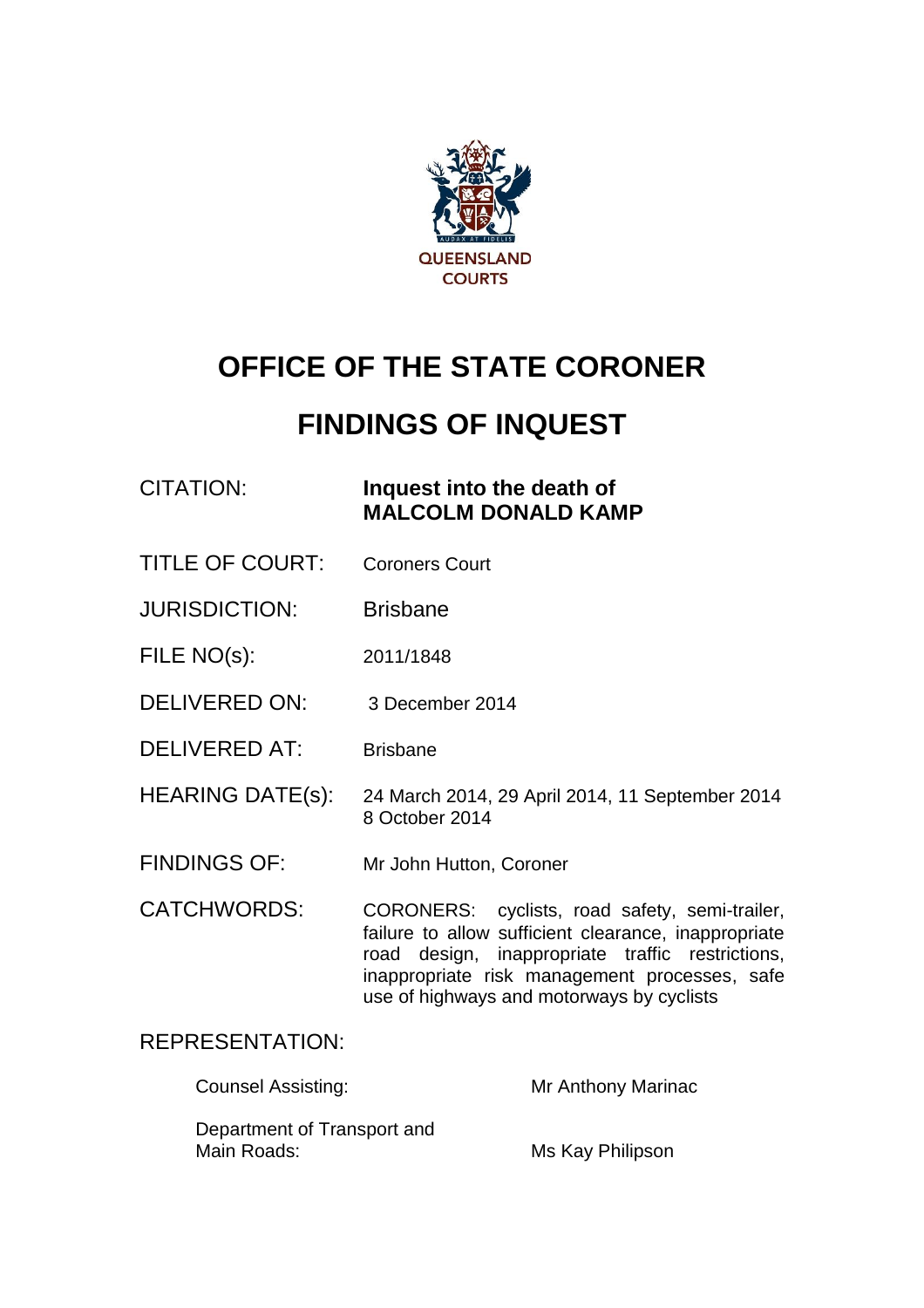## **Findings pursuant to s. 45(2) of the Coroners Act 2003 in relation to the death of Malcolm Donald Kamp**

The deceased person is Malcolm Donald Kamp, DOB 22 May 1959.

Malcolm Donald Kamp died as a result of multiple injuries arising from a collision between his bicycle and a semi-trailer vehicle, travelling at high speed.

Malcolm Donald Kamp died during the early afternoon of 5 June 2011.

Malcolm Donald Kamp died beside the Warrego Highway, near the Kholo Road offramp, at Kholo in the State of Queensland.

The principal cause of Malcolm Donald Kamp's death was by the driver of the semi-trailer vehicle who was following Malcolm Kamp who failed to provide sufficient space between the two vehicles when he overtook Malcolm Kamp on the Warrego Highway.

#### **Evidence and discussion of general circumstances of death**

Mr Malcolm Donald Kamp was a keen recreation bicyclist, who regularly trained on the Warrego Highway, which was near his home in Karalee, near Ipswich. On 5 June 2011, Mr Kamp had been riding for some time, and by 1pm he was returning towards Karalee along the Warrego Highway, approaching the Kholo Road offramp.

At this time, he was approached from behind by a semi-trailer, consisting of a prime mover and a trailer designed for the carriage of motor vehicles. A single motor vehicle was on the trailer. The driver of the semi-trailer was Mr Aaron Sutton, who had his young son in the vehicle as a passenger. Behind Mr Sutton's vehicle was a car driven by Mr Scott Glendinning, with his wife Mrs Marion Glendinning in the passenger seat.

As Mr Sutton passed Mr Kamp he reports hearing the sound of some impact on the left hand side of his truck's cabin. He then saw, in the rear-view mirror, that there had been a collision between the bicycle and his truck. He pulled the truck off the road. Mr Glendinning also pulled over. Emergency services were called. Mrs Glendinning sat with Mr Kamp and it seems she was with him as he died. Queensland Ambulance Service and Queensland Police Service officers arrived a short time later.

## **Driving conduct of the parties**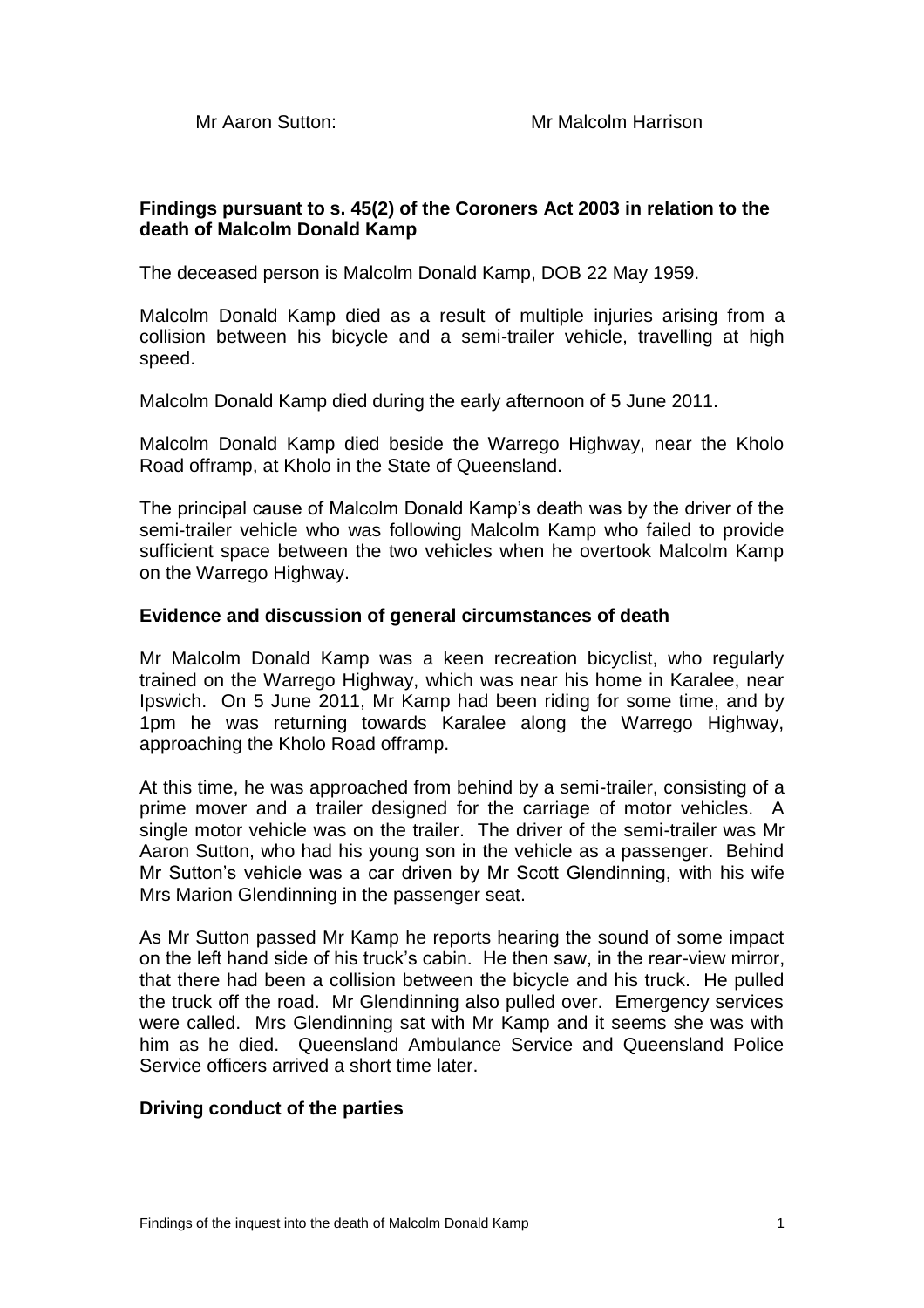On the evidence before me, there are only two vehicle operators whose conduct might have contributed to this collision: the riding of Mr Kamp himself, and the driving of Mr Sutton.

I commence with Mr Kamp. There is evidence before me, by way of a statement which I requested, which indicates Mr Kamp was a particularly meticulous cyclist. He maintained his bicycle in a manner which clearly exceeded the minimal safety requirements. It was indicated to me in evidence that Mr Kamp's practice would have been to ride along the "fog line" or left-hand perimeter line of the road, to stay away from traffic while also avoiding debris on the read shoulder. Evidence of Mr Sutton and Mr Glendinning, in a trailing vehicle, indicates that Mr Kamp was riding on, or very close to, the fog line. On balance, I find that Mr Kamp did not stray into the path of the semi-trailer.

Another possibility is that Mr Kamp may have spilled from his bike, as a result of some factor entirely separate from Mr Sutton's truck. The Forensic Crash Unit report, however, gives no indication of any such cause; and no witness claims to have seen Mr Kamp fall in this manner. On the balance of probabilities, I find that the collision was not due to Mr Kamp falling from his bicycle.

In short, I find that Mr Kamp's own riding conduct did not in any way contribute to his death.

I turn now to Mr Sutton's driving conduct. It is a fundamental responsibility of every road user to drive their vehicle in a safe manner. Every road user has a duty to consider the safety of other road users, in their driving conduct. This responsibility particularly pertains to a vehicle which is approaching another vehicle from the rear, in order to pass it.

This duty of care to drive safely, must be at its highest when a semi-trailer or motor vehicle approaches a bicycle form behind. The driver of a semi-trailer must, as a simple matter of logic, be aware of the very great differential in speed between the vehicles, and the very great differential in mass. The semi-trailer driver must be aware that there is no such thing as a "minor" collision between a semi-trailer and a bicycle. Every time a semi-trailer passes a bicycle, the cyclist is effectively entrusting his or her life to the semitrailer driver.

As a result, questions about the exact position of Mr Kamp on the road; or even the question of whether cyclists should have been on the Warrego Highway at all; do not relieve Mr Sutton of his duty of care to drive safely. Even if Mr Kamp had been riding dangerously (and there is no evidence whatsoever to suggest that he was) then Mr Sutton would still have been required to adjust his own driving in order to ensure he did not harm the cyclist.

Mr Sutton's view, expressed to police on the day of the collision, and reiterated during the inquest, was that he did drive safely. His initial evidence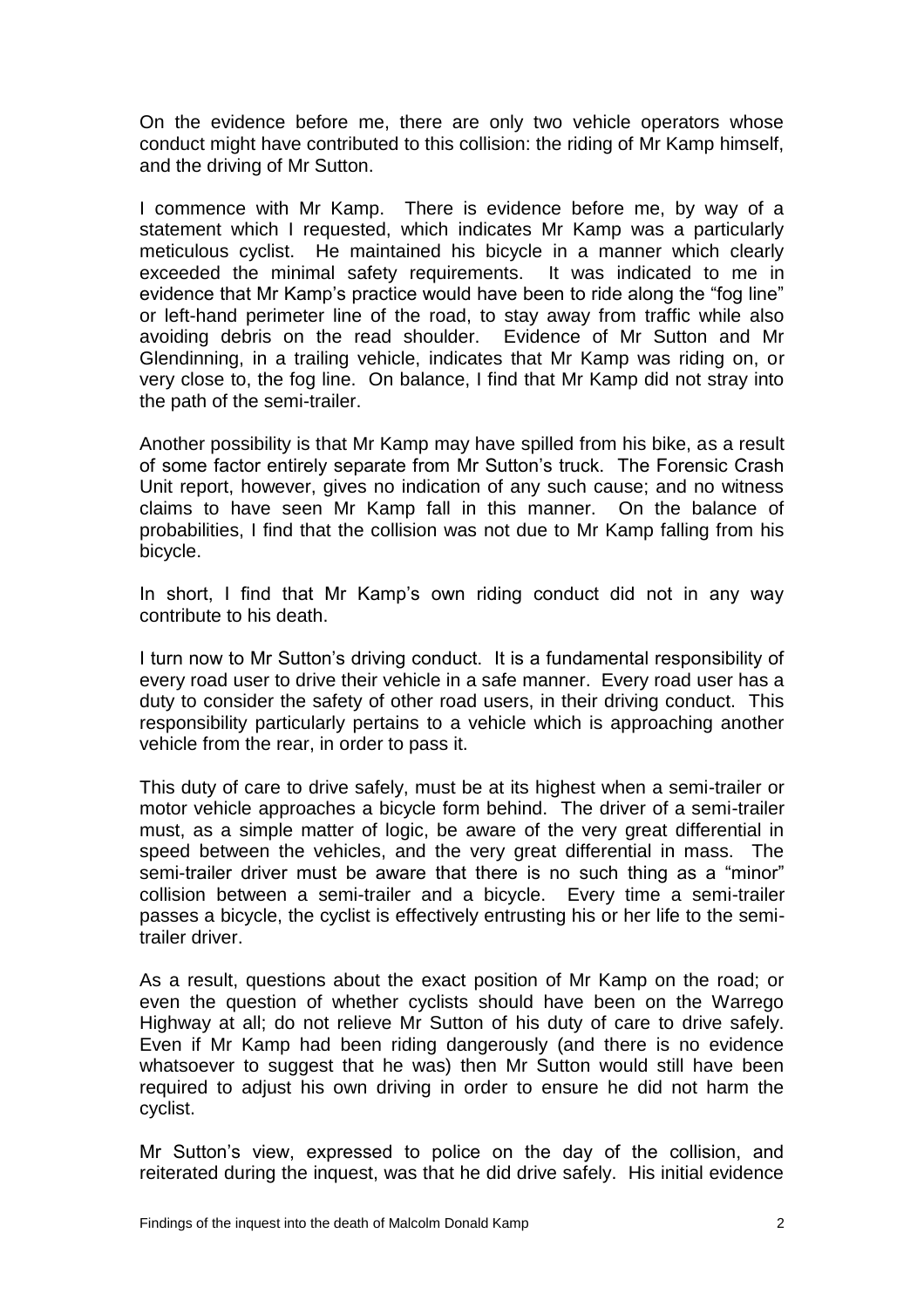was that he moved to the right to "straddle" the lane marker between the left and right lanes. Later his evidence was that he moved to the extreme righthand side of the left lane, but was unable to change lanes due to traffic in the right-hand lane. The following driver, Mr Glendinning a witness, saw no such movement. The Forensic Crash unit report was unable to assist. The only suggestion of a movement to the right, comes from Mr Sutton himself. He did not indicate an intention to change lanes. I do not accept Mr Sutton's evidence. If he moved to the right at all, it was a marginal movement, unable to be detected by the traffic behind him.

Mr Sutton stated in evidence that he reduced his speed using a "Jake Brake" which would have reduced the speed from 101kph (the speed at which the limiter was set) to about 90-95kph. He did not otherwise brake. I consider this reduction in speed to be negligible in the circumstances – it amounts to not having braked at all.

I find that the most substantial single cause of Mr Kamp's death was the failure, by the semi-trailer driver, to brake sufficiently, or to leave sufficient room between the truck and the bicycle, to pass safely.

For completeness, I note a suggestion made in evidence by Mr Mike Carter of the Department of Transport and Main Roads, to the effect that a committee convened by that Department had formed the view that Mr Sutton deliberately drove close to Mr Kamp, in order to scare him. Mr Carter then appeared to distance himself from that view. There is no evidence before me to suggest Mr Sutton deliberately harmed, Mr Kamp.

## **Use of the Warrego Highway**

A second issue for the inquest was the question of whether the Warrego Highway should have been used by cyclists at all.

I accept that decisions about cyclist access to the network are politically and socially complex. Governments currently seek to promote cycling, both for health and recreation, and in order to reduce commuter pressure on the roads. These policy imperatives, together with the pressure of a wellorganised cycle lobby, have resulted in a basic principle, explained to me in evidence, whereby cyclists should be able to use roadways as of right, unless there are particular reasons for their prohibition. The result in practical terms is that an over-cautious, overly restrictive approach to the use of roadways by cyclists, will meet with opposition.

Set against this are safety concerns, and resource constraints. Any time cyclists and motor vehicles share a road space, there is risk to the cyclist. The ideal solution would be off-road cycle paths sufficiently convenient to suit both recreational and commuter cyclists. Such infrastructure is expensive, however, particularly (as in the current case) where structures such as additional bridges would be required to be built. It will not, in most cases, be possible to ameliorate risks by providing off-road cycling.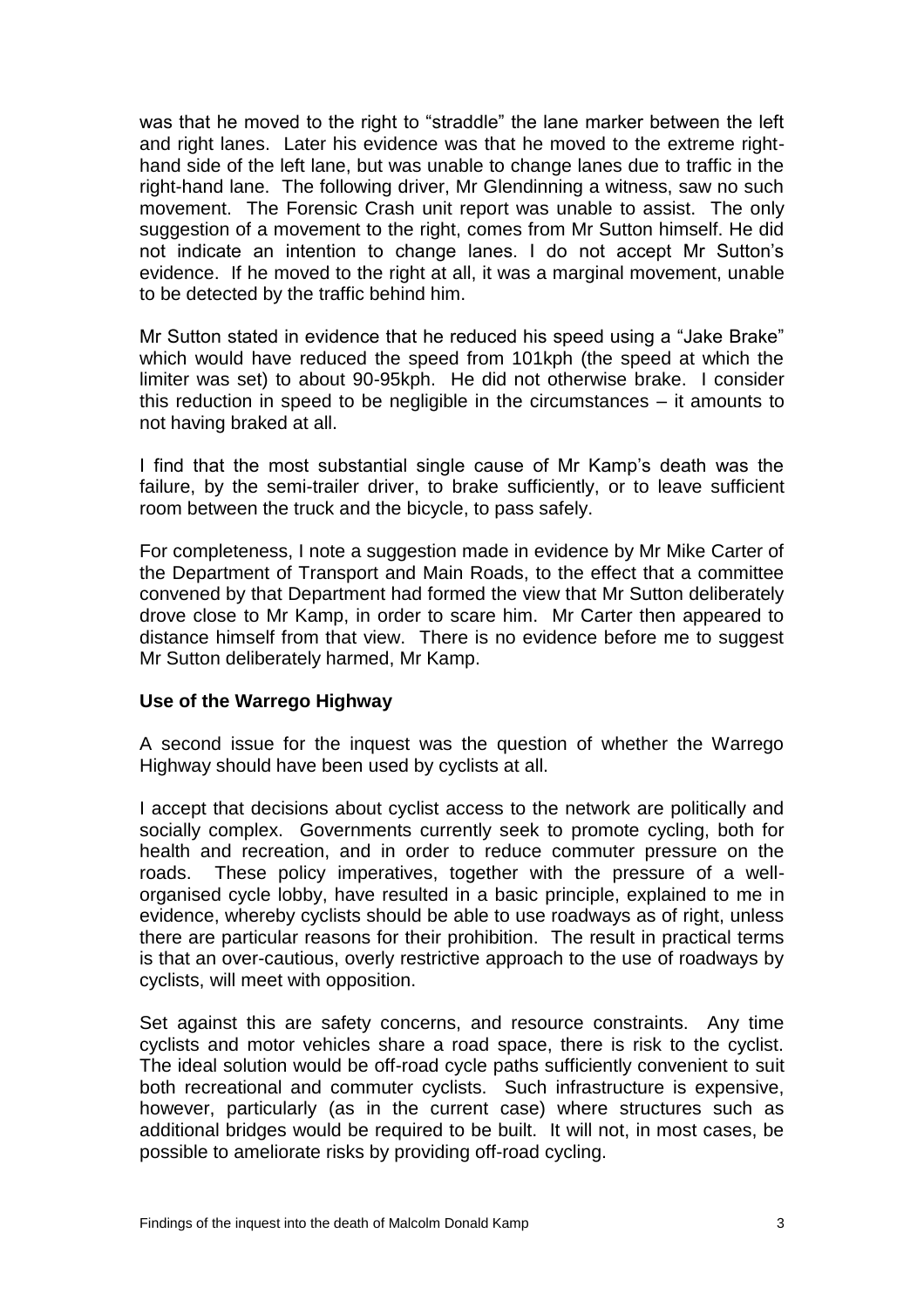Evidence before me was that where new roads are constructed, or old roads substantially upgraded, new engineering standards are implemented to make the roadways safer for use by cyclists and motor traffic. This is welcome, although it creates the somewhat unusual situation (which prevailed in this case) where cyclists can use existing roadways, even when the design of those roadways would not be considered safe for new roads.

These considerations provide the general policy context for the specific consideration of whether cyclists should he been able to use the Warrego Highway between Blacksoil and the Ipswich Motorway. I turn now to more specific considerations.

A decision was made in 2006 to designate the relevant part of the Warrego Highway as a Motorway (rather than as a rural highway). There was some confusion in evidence as to whether the road was designated as a Rural Motorway or an Urban Motorway; I accept that it was the former. A redesignation of the road reflects, among other things, the changes in volume and type of traffic using the roads.

As part of the consultation process, the Department of Transport and Main Roads ("the Department") contacted the Ipswich City Council and sought its input. The Council relevantly identified that one concern was that cyclists, who were at that time able to use the rural highway, might be prohibited from using the road once it became a motorway. The Council requested that if the re-designation proceeded, some appropriate solution must be found for cyclists. The Council did not attempt to prescribe any particular solution.

The relevant policy at the time was later encapsulated in a memorandum written by Robin Stone, the Acting Executive Director for Planning, Design and Operations. The relevant policy in relation to existing motorways was as follows:

*Main Roads will, as necessary, restrict or prohibit cycle access to parts of the state controlled road network where there is an unacceptable safety risk. Main Roads will not do this unless a risk assessment, including consideration of any crash records and alternative routes, indicates that cycling on the road presents an unacceptable safety risk to riders. This risk assessment will be undertaken in consultation with cycle groups, road user groups and other stakeholders.*

On the basis of this policy, the Department formed the view that no restriction of cyclists' use of the Warrego Highway was being contemplated, and a letter to that effect was written to the Council. The result was that when the Motorway was gazetted, traffic restriction signs were erected prohibiting various types of transport on the Motorway, but *not* prohibiting cyclists.

I consider the policy expressed in Mr Stone's email to be problematic from the perspective of logic. Following the policy, the following sequence of decisions was to be made: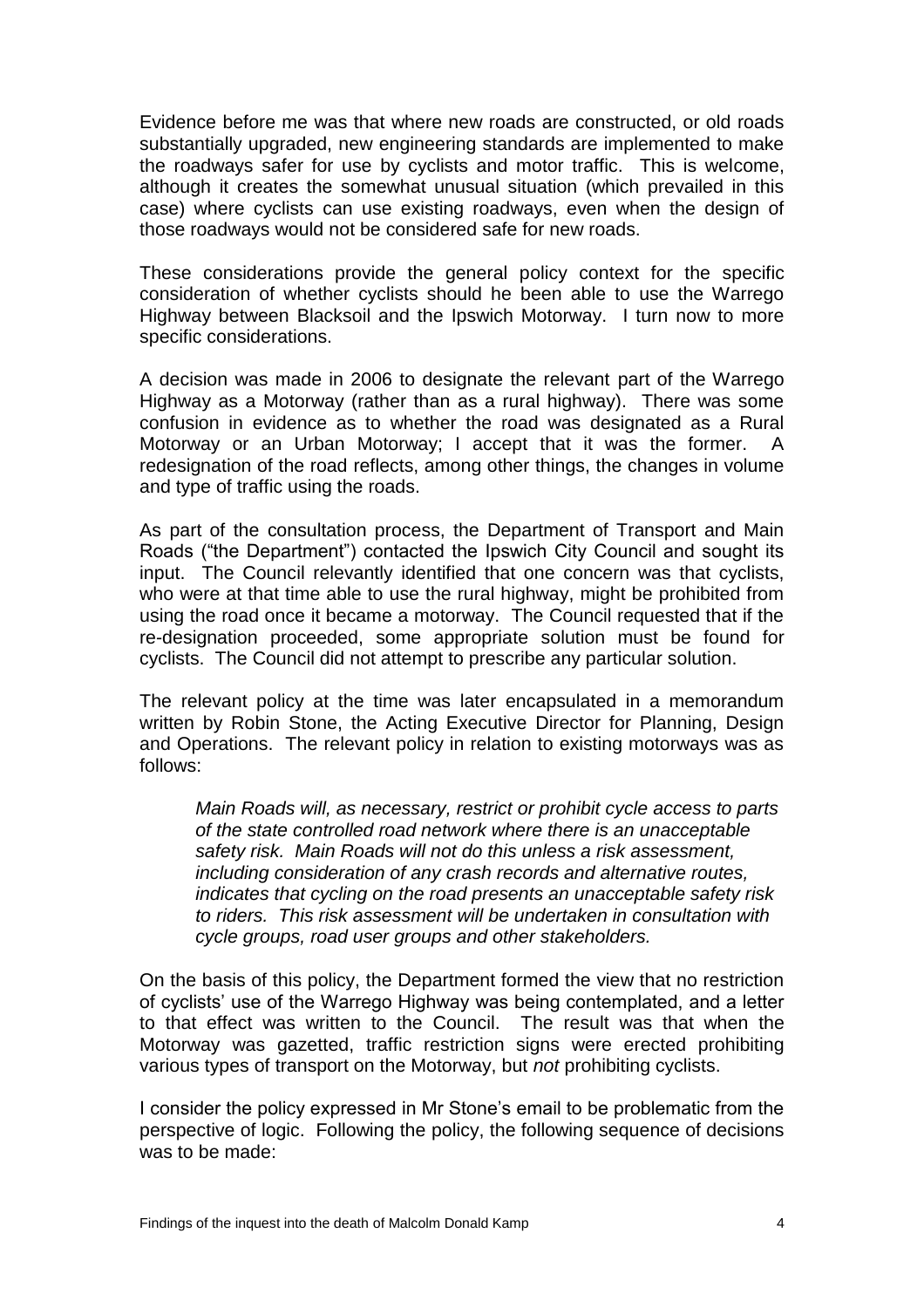- 1. The relevant decision maker determines whether there may be a need to prohibit cyclists from the motorway.
- 2. If a preliminary decision is made to prohibit cyclists, a risk assessment and consultation process is undertaken.
- 3. Following the risk assessment and consultation process, a decision is made.

The effect of this is that if the initial decision is to *permit* cyclists on the road, no risk analysis is ever required or undertaken. The entire question of risk can be avoided, simply by permitting cyclists to use the motorway.

At worst, this reasoning becomes almost circular – cyclists are not banned from the road because there is no risk assessment requiring a ban, and no risk assessment is undertaken because cyclists are not to be banned from the road. This reasoning persisted right up to the Department's final written submissions, in which the Department stated [at para 26]:

*It is submitted that it is reasonable for DTMR not to restrict or prohibit cycle access to parts of the road network unless there is a risk assessment, including consideration of any crash records and alternative routes, undertaken in consultation with cycle groups, road user groups and other stakeholders*

And yet, completing the circle of reasoning, the Department also stated [at para 19]:

*There was no cause to undertake a risk assessment prior to the incident – the only meaningful change was the designation of the motorway.*

As a matter of logic, the risk analysis ought to be undertaken *first* in order to form a view as to whether cyclists should be prohibited. If the risk analysis suggests that prohibition is necessary, then consultation on the effects of such a prohibition might follow.

I should also state at this point that I do not accept that "the only meaningful change was the designation of the motorway". The redesignation resulted in the erection of signs prohibiting other forms of traffic from using the motorway. Clearly, the redesignation was sufficiently important to change the road use access for *those* road users. It cannot be maintained that this was simply an administrative change, without direct implications for road users.

In this case, following the policy, no risk analysis was undertaken. Cyclists were not prohibited, and Mr Kamp was therefore on the roadway lawfully.

After Mr Kamp's death, however, Sergeant Morrison of the QPS forensic Crash Unit, and Mr David Tulloch, Principal Adviser (Crash Investigations) both stated that the road shoulder along the Warrego Highway was